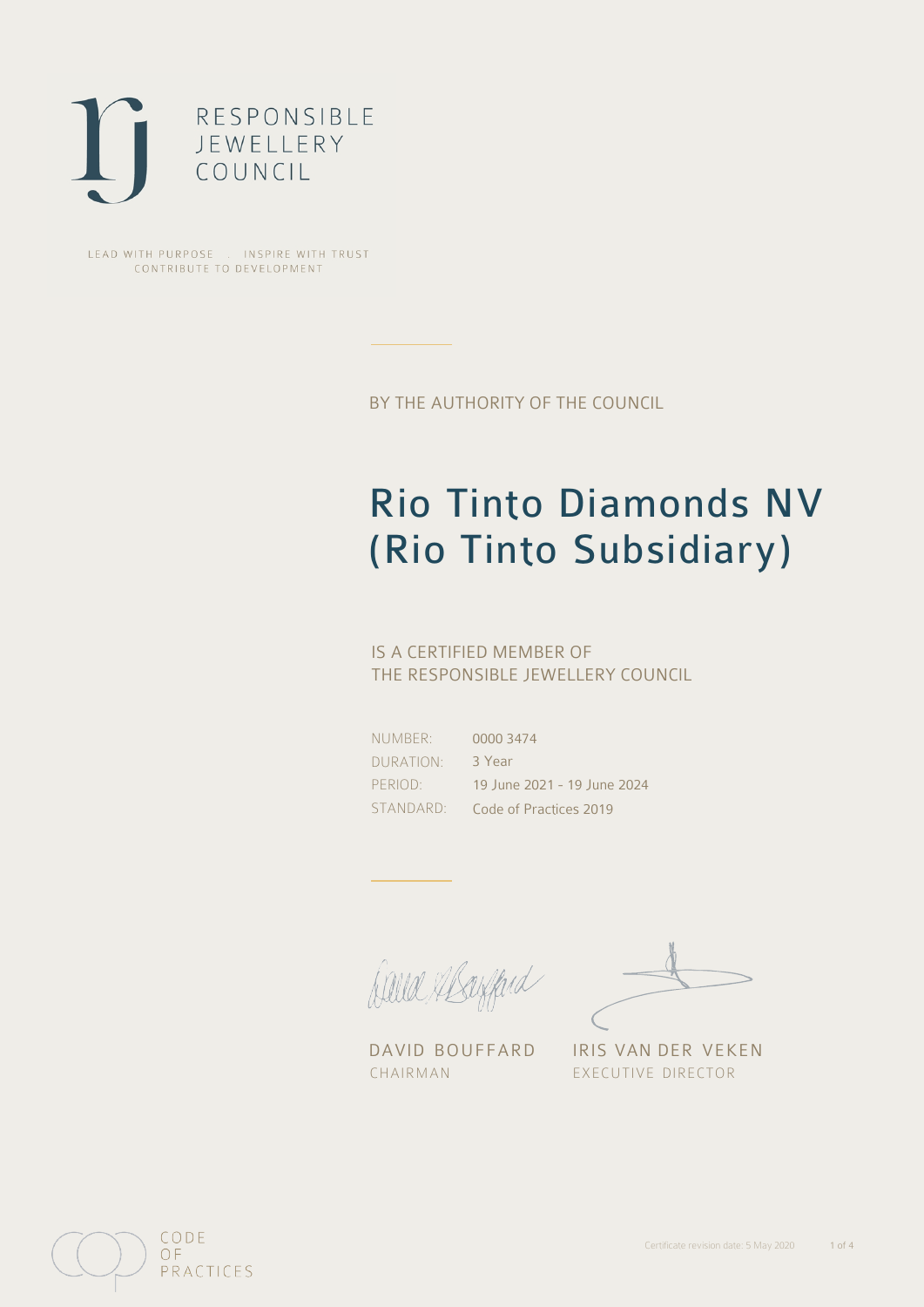

# **CERTIFICATION OVERVIEW**

| <b>MEMBERSHIP</b><br><b>FORUM</b>      | Diamonds and Coloured Gemstones Trader, Cutter and/or Polisher                                                                                                                                                                                                                                                                                                                                                                             |  |  |
|----------------------------------------|--------------------------------------------------------------------------------------------------------------------------------------------------------------------------------------------------------------------------------------------------------------------------------------------------------------------------------------------------------------------------------------------------------------------------------------------|--|--|
| <b>AUDIT</b><br><b>DATE</b>            | 11 May 2021                                                                                                                                                                                                                                                                                                                                                                                                                                |  |  |
| <b>AUDIT</b><br><b>TYPE</b>            | Re-certification                                                                                                                                                                                                                                                                                                                                                                                                                           |  |  |
| APPLICABLE<br><b>STANDARD</b>          | Code of Practices 2019                                                                                                                                                                                                                                                                                                                                                                                                                     |  |  |
| <b>ACCREDITED</b><br><b>AUDIT FIRM</b> | <b>RCS Global Ltd</b>                                                                                                                                                                                                                                                                                                                                                                                                                      |  |  |
| APPLICABLE<br><b>PROVISIONS</b>        | 1. General requirements: 1-4, except 3.2<br>2. Responsible supply chains, human rights and due<br>diligence: 5-14, except 7.3, 8, 9, 11.3, 13.2-4<br>3. Labour rights and working conditions: 15-22, except 19.3,<br>21.3<br>4. Health, Safety and Environment: 23-27, except 23.10, 27.4<br>5. Gold, Silver, PGM, diamond and coloured gemstone<br>products: 28-30, except 28.2a, b, i, j, 30<br>Responsible mining: Not Applicable<br>6. |  |  |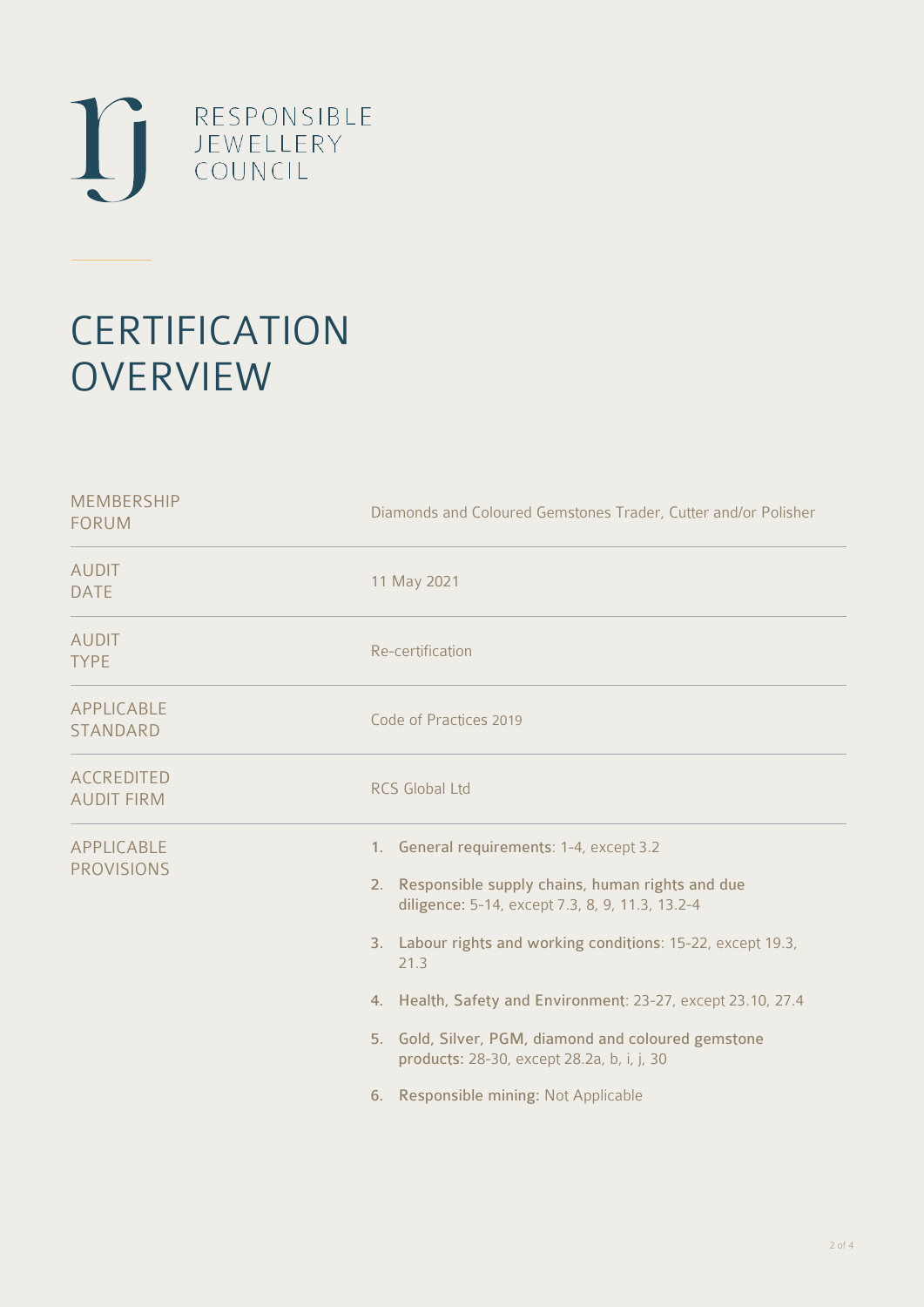| <b>PROVENANCE</b><br><b>CLAIMS</b>         | Rio Tinto Diamonds NV keeps the rough diamond production separate<br>from the two Rio Tinto mines (Argyle and Diavik) and the Murowa mine<br>in Zimbabwe - and can trace the diamonds from the individual mine up<br>to the point of delivery to the customer. We hereby certify that the<br>rough diamonds are of Australian (mining) origin being the Argyle mine<br>in the East Kimberley of West Australia. We hereby certify that the<br>rough diamonds are of Canadian (mining) origin from the Diavik<br>diamond mine. We hereby certify that the rough diamonds are of<br>Zimbabwean (Murowa mining) origin. |
|--------------------------------------------|----------------------------------------------------------------------------------------------------------------------------------------------------------------------------------------------------------------------------------------------------------------------------------------------------------------------------------------------------------------------------------------------------------------------------------------------------------------------------------------------------------------------------------------------------------------------------------------------------------------------|
| <b>AUDITOR STATEMENT OF</b><br>CONFORMANCE | Based on the scope and findings of the certification audit, the member<br>has demonstrated a conformance level consistent with a:                                                                                                                                                                                                                                                                                                                                                                                                                                                                                    |
|                                            | 3 Year Certification                                                                                                                                                                                                                                                                                                                                                                                                                                                                                                                                                                                                 |
| <b>NEXT AUDIT TYPE</b>                     | MID-TERM REVIEW (within 12-24 months):                                                                                                                                                                                                                                                                                                                                                                                                                                                                                                                                                                               |
|                                            | A. Mid-term review NOT required due to:                                                                                                                                                                                                                                                                                                                                                                                                                                                                                                                                                                              |
|                                            | No anticipated changes to the certification scope during the<br>certification period                                                                                                                                                                                                                                                                                                                                                                                                                                                                                                                                 |
|                                            | 3 or less minor non-conformances with critical provisions or in<br>general identified by the audit (not covered by parallel audits<br>for schemes identified as equivalent to RJC's) for an individual<br>member in the mining sector or a non-mining sector member                                                                                                                                                                                                                                                                                                                                                  |
|                                            | <25 full time equivalent personnel                                                                                                                                                                                                                                                                                                                                                                                                                                                                                                                                                                                   |
|                                            | Low risk of non-conformances due to management controls                                                                                                                                                                                                                                                                                                                                                                                                                                                                                                                                                              |
|                                            | Existence of parallel audits for schemes recognised by RJC                                                                                                                                                                                                                                                                                                                                                                                                                                                                                                                                                           |
|                                            | Strong internal controls ensuring effective review and closure<br>of corrective actions for non-conformances                                                                                                                                                                                                                                                                                                                                                                                                                                                                                                         |
|                                            | B. Mid-term review (desktop only) required due to:                                                                                                                                                                                                                                                                                                                                                                                                                                                                                                                                                                   |
|                                            | No impact on conformance levels from any changes to the                                                                                                                                                                                                                                                                                                                                                                                                                                                                                                                                                              |
|                                            | certification scope                                                                                                                                                                                                                                                                                                                                                                                                                                                                                                                                                                                                  |
|                                            | 5 or less minor non-conformances with critical provisions or in<br>general identified by the audit (not covered by parallel audits<br>for schemes identified as equivalent to RJC's) for an individual<br>member in the mining sector or a non-mining sector member                                                                                                                                                                                                                                                                                                                                                  |
|                                            | Possibility of remote verification of actions                                                                                                                                                                                                                                                                                                                                                                                                                                                                                                                                                                        |
|                                            | No risk to critical provisions                                                                                                                                                                                                                                                                                                                                                                                                                                                                                                                                                                                       |